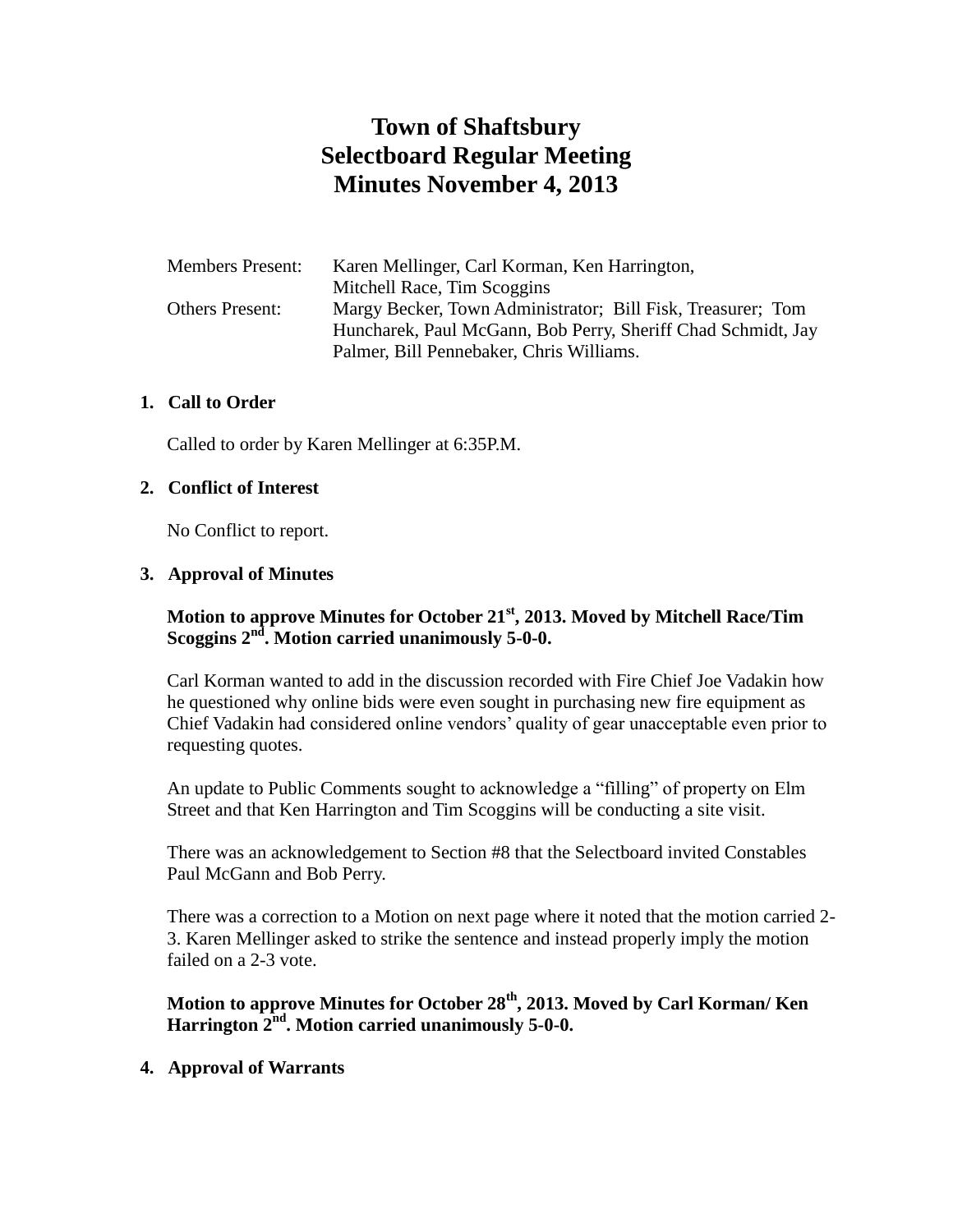**Motion to approve Payroll Warrant #9A in the amount of \$303.90. Moved by Carl**  Korman/Mitchell Race 2<sup>nd</sup>. Motion carried unanimously 5-0-0.

**Motion to approve Check Warrant #15 in the amount of \$15,484.71. Moved by Carl Korman/Ken Harrington 2nd. Motion carried unanimously 5-0-0.**

**Items over \$1,000:** Parts for Traxcavator repairs purchased from Crean; Ferguson Water Works, GMP, John Ray & Son (diesel), Dept. of Corrections (road signs).

#### 5. **Announcements**

Karen Mellinger thanked Ian Taylor, departing Assistant Water Superintendent, for a job well done.

Karen Mellinger reported the new 25 MPH Speed Limit along 7A in the Shaftsbury School area and advised residents of the change.

#### 6. **Public Comments**

None.

#### 7. **Treasurer – Financial Reports (30 mins)**

Treasurer Bill Fisk reported figures from the fiscal year ending June 30<sup>th</sup> and provided an overview for the current fiscal year through September  $30<sup>th</sup>$ .

Bill Fisk noted the Town had added hours for the Town Office to be open all day Friday, for half the day on Saturday and on Monday during the Veterans Day holiday, and all day Tuesday through the  $12<sup>th</sup>$  of November for Tax collection.

Bill Fisk reported that in the FY13 budget the Town sought to spend down its fund balance by \$124,000. He reported that the Town actually increased its fund balance by \$44,000, as expenditures turned out to be less than budgeted figure and revenues were less than budgeted, providing a swing of \$170,000 within the overall budget.

Bill Fisk reported total revenues of approximately \$1.6 Million and attributed the total to tax collection totals being better than the year before.

Carl Korman asked for a comparison of Shaftsbury's budget compared to other towns in the State. Bill Fisk noted that such a review had not been conducted and that his presumption is that every Town has its own unique attributes that factor into their respective budgets.

Bill Fisk reported that the Town of Shaftsbury Asset to Liability ratio is 2.5:1 in favor of Assets procured by the Town.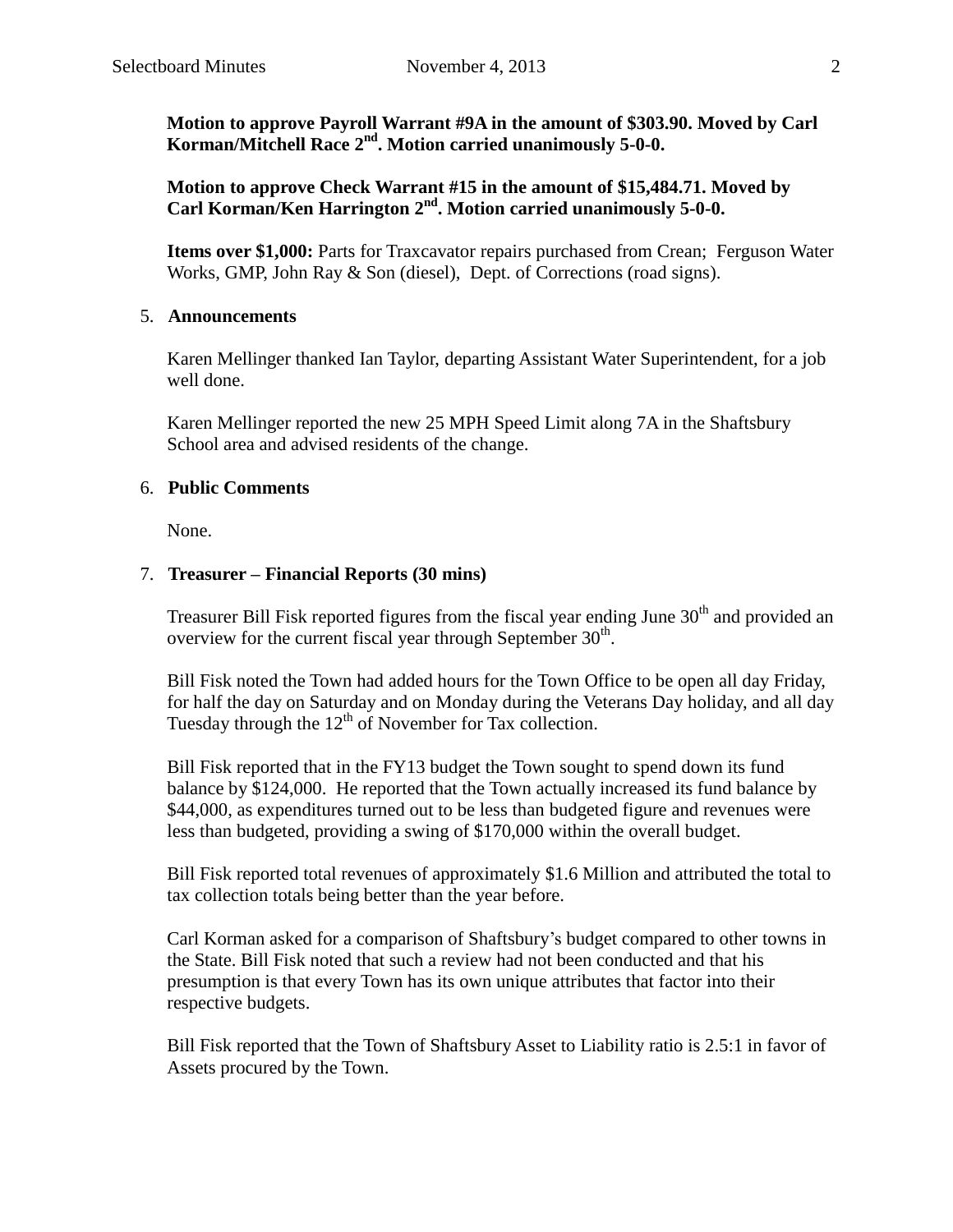Carl Korman inquired about the possibility of reviewing the tax rate due in part to the favorable "excess" experienced by the Town with regards to the current Asset/Liability ratio. Bill Fisk acknowledged that there has not been a discussion in detail to lower the rate, yet he would take it under advisement.

#### **8. FY15 Budget Preparations**

The Selectboard discussed how to prepare the budget for the fiscal year of 2015. The Selectboard acknowledged that in the past the different Department Heads that worked for the Town of Shaftsbury would work with the Selectboard to assist in drafting a formal budget for the town. Margy Becker advised to the Selectboard that she was in the process of setting up special budget workshops in the near future.

#### **9. Appointment of Zoning Administrator**

The Chairman of the Planning Commission, Chris Williams, joined the Selectboard to recommend David Kiernan of Sunderland as the next Zoning Administrator for the Town of Shaftsbury.

**Motion to appoint David Kiernan to the position of Zoning Administrator for a term not to exceed three years. Moved by Mitchell Race/Carl Korman 2nd . Motion carried unanimously 5-0-0.**

#### **10. Bennington County Sheriff's Contract Renewal**

Sheriff Chad Schmidt joined the Selectboard to discuss renewing the Town of Shaftsbury's contract for services. The current agreement is set to expire on November  $30^{th}$ , 2013.

Tim Scoggins suggested to the Selectboard it consider renewing the contract for 20 hours per week instead of the 16 hours per week discussed initially in an effort to stay under budget. Karen Mellinger pointed out the current set agreement of 20 hours per week, if continued without the subsidy of the COPS grant, would put the Town over the projected FY14 budget total by \$2,650.

The Selectboard and Chad Schmidt discussed the terms for termination within the contract and both acknowledged that the language would be modified to support both sides. Action to approve contract was tabled until the next regular meeting and pending language changes.

# **11. Appointment Policy (3rd Reading)**

The Appointment Policy reading was Postponed.

#### **12. Town Garage Project – Status Report**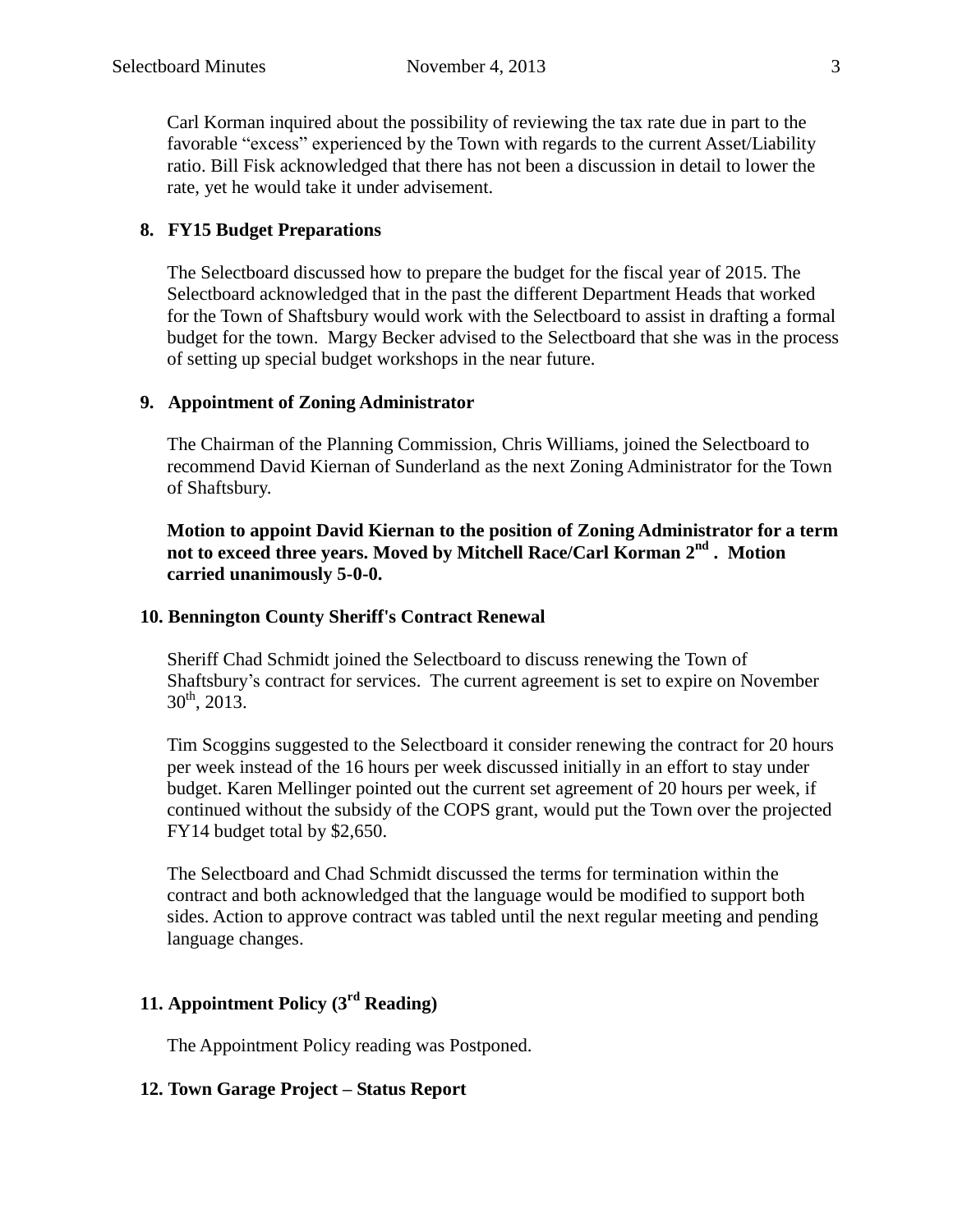The Selectboard discussed ways to inform the community about the necessity for a new Town Garage, salt shed, access road, well and septic. Information about the Town Garage can be accessed through the Town of Shaftsbury website www.shaftsbury.org.

Tim Scoggins noted that the Town Garage Committee has been working hard to get the project scaled down to fit a budget figure that the voters will accept.

#### **13. 2013 Grand List Error & Omission**

A Request was presented to the Selectboard from the Town of Shaftsbury Grand Listers to correct Parcel ID #030164 for resident Douglas Greene of 1130 Old Depot Road. The request was to change the Grand List assessment for the property from \$169,600 to \$163,200 after it was determined that the Grand List showed 4 acres of property instead of the correct acreage of 2.6 acres. Douglas Greene provided the information to the Listers after consulting with a surveyor. The determination was brought to the Selectboard's attention in order to amend the error.

**Motion to approve Grand List correction to Parcel ID#030164 valuation from the amount of \$169,600 to the correct amount of \$163,200. Moved by Ken Harrington.**  Carl Korman 2<sup>nd</sup> . Motion carried unanimous 5-0-0.

#### **14. VSP Community Advisory Board – appointment**

The Selectboard discussed the VSP Community Advisory Board and sought to appoint a Selectboard member to serve as community liaison. It was acknowledged that the Commander involved with the VSP Community Board would make a final decision regarding appointments. Tim Scoggins nominated Ken Harrington for the position.

#### **Motion to nominate Ken Harrington to serve on the VSP Community Advisory Board. Moved by Tim Scoggins/Carl Korman 2nd . Motion carried unanimous 5-0-0.**

#### **15. Town Administrator's Report**

Margy Becker noted that William Dailey purchased the property along Donald Greene Road off Airport Road. The Road Foreman has requested the Class 3 road (driveway) maintained by the Town be discontinued or reclassified from its designation as Class 3. The Selectboard has the ability to initiate reclassification procedures, should it choose to do so.

Margy Becker announced the Town of Shaftsbury is still in need of a Recording Clerk for the Development Review Board & Town Planning Commission meetings moving forward.

#### **16. Other Business**